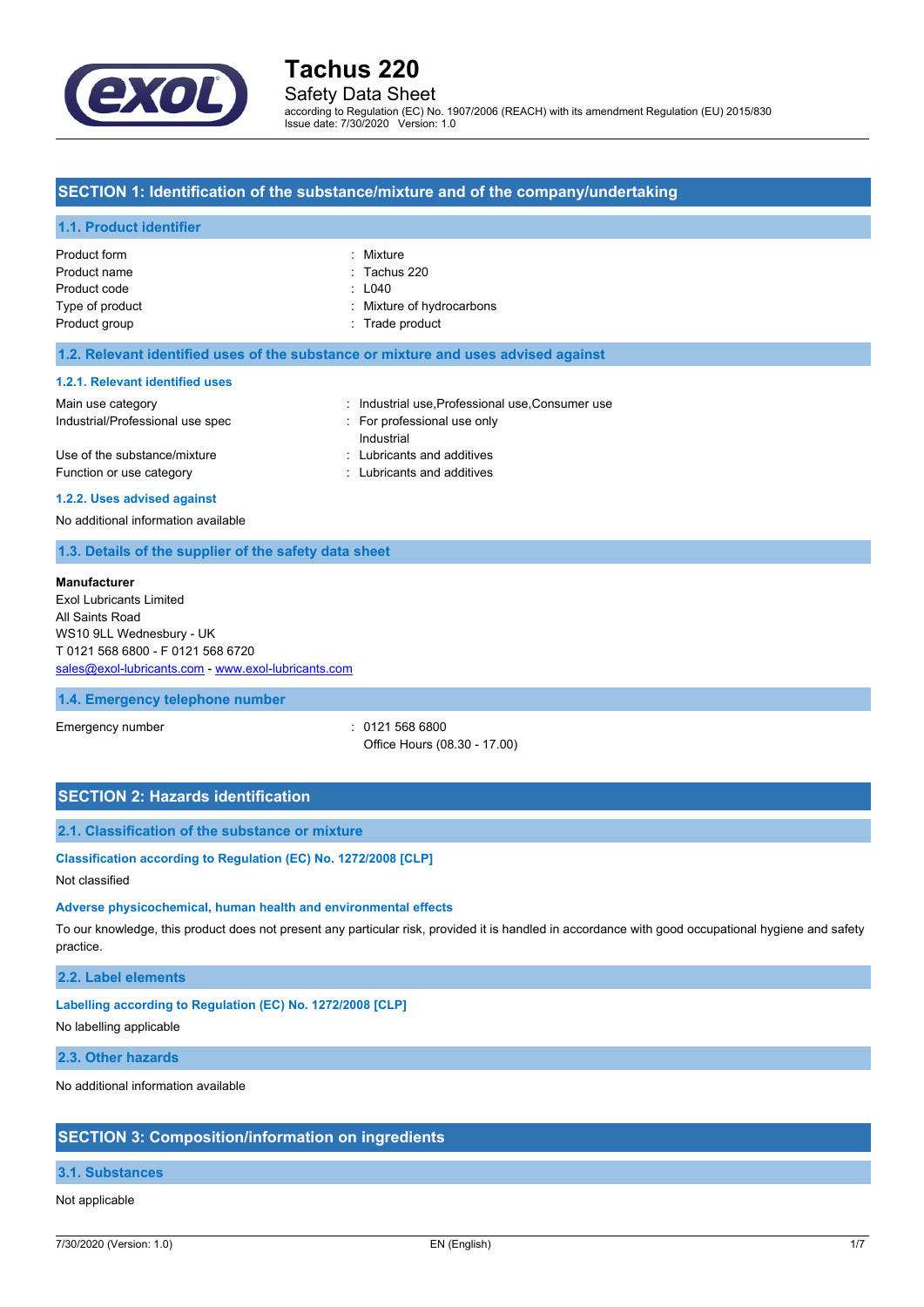## Safety Data Sheet

according to Regulation (EC) No. 1907/2006 (REACH) with its amendment Regulation (EU) 2015/830

#### **3.2. Mixtures Name Product identifier % Classification according to Regulation (EC) No. 1272/2008 [CLP]** Baseoil - Unspecified - Distillates (Petroleum), Solvent-Dewaxed Heavy Paraffinic (CAS-No.) 64742-65-0 (EC-No.) 265-169-7 (EC Index-No.) 649-474-00-6 ≥ 10 – < 20 <br> Asp. Tox. 1, H304 Baseoil - Unspecified - Distillates (Petroleum), Hydrotreated Heavy Paraffinic (CAS-No.) 64742-54-7 (EC-No.) 265-157-1 (EC Index-No.) 649-467-00-8 (REACH-no) 01-2119484627-25 ≥ 10 – < 20 <br> Asp. Tox. 1, H304

Full text of H-statements: see section 16

| <b>SECTION 4: First aid measures</b>                                                                                                                       |                                                                                                                                                                                                             |
|------------------------------------------------------------------------------------------------------------------------------------------------------------|-------------------------------------------------------------------------------------------------------------------------------------------------------------------------------------------------------------|
| 4.1. Description of first aid measures                                                                                                                     |                                                                                                                                                                                                             |
| First-aid measures after inhalation<br>First-aid measures after skin contact<br>First-aid measures after eye contact<br>First-aid measures after ingestion | : Remove person to fresh air and keep comfortable for breathing.<br>: Wash skin with plenty of water.<br>: Rinse eyes with water as a precaution.<br>: Call a poison center or a doctor if you feel unwell. |
| 4.2. Most important symptoms and effects, both acute and delayed                                                                                           |                                                                                                                                                                                                             |

No additional information available

**4.3. Indication of any immediate medical attention and special treatment needed**

Treat symptomatically.

| <b>SECTION 5: Firefighting measures</b>                    |                                                                                                                                             |  |
|------------------------------------------------------------|---------------------------------------------------------------------------------------------------------------------------------------------|--|
| 5.1. Extinguishing media                                   |                                                                                                                                             |  |
| Suitable extinguishing media                               | : Water spray. Dry powder. Foam. Carbon dioxide.                                                                                            |  |
| 5.2. Special hazards arising from the substance or mixture |                                                                                                                                             |  |
| Hazardous decomposition products in case of fire           | : Toxic fumes may be released.                                                                                                              |  |
| 5.3. Advice for firefighters                               |                                                                                                                                             |  |
| Protection during firefighting                             | : Do not attempt to take action without suitable protective equipment. Self-contained<br>breathing apparatus. Complete protective clothing. |  |

| <b>SECTION 6: Accidental release measures</b>                            |                                                                                                                                                                |
|--------------------------------------------------------------------------|----------------------------------------------------------------------------------------------------------------------------------------------------------------|
| 6.1. Personal precautions, protective equipment and emergency procedures |                                                                                                                                                                |
| 6.1.1. For non-emergency personnel                                       |                                                                                                                                                                |
| Emergency procedures                                                     | Ventilate spillage area.<br>÷                                                                                                                                  |
| 6.1.2. For emergency responders                                          |                                                                                                                                                                |
| Protective equipment                                                     | : Do not attempt to take action without suitable protective equipment. For further information<br>refer to section 8: "Exposure controls/personal protection". |
| <b>6.2. Environmental precautions</b>                                    |                                                                                                                                                                |

Avoid release to the environment.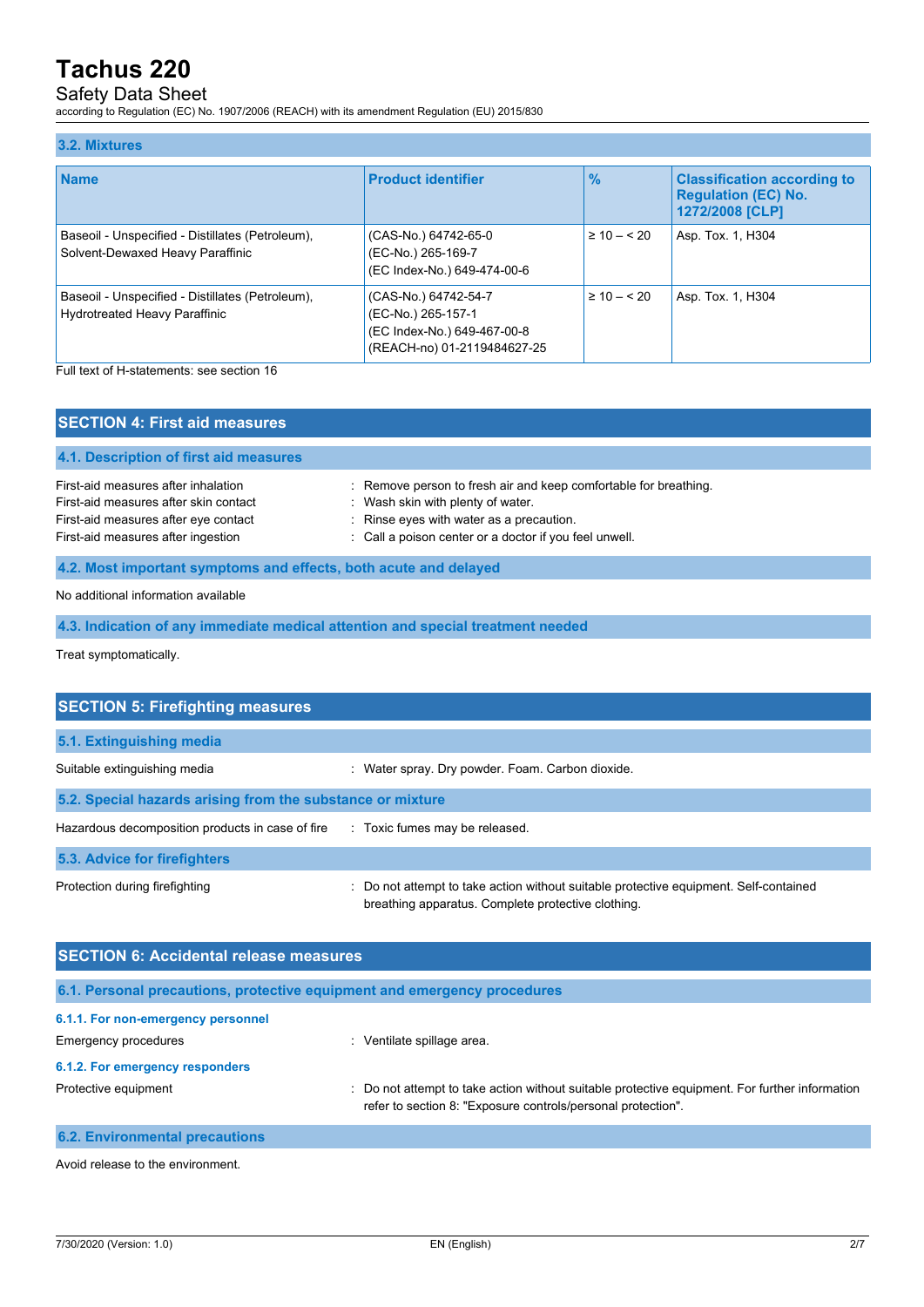## Safety Data Sheet

according to Regulation (EC) No. 1907/2006 (REACH) with its amendment Regulation (EU) 2015/830

| 6.3. Methods and material for containment and cleaning up |                                                                                                                  |  |
|-----------------------------------------------------------|------------------------------------------------------------------------------------------------------------------|--|
| Methods for cleaning up<br>Other information              | : Take up liquid spill into absorbent material.<br>Dispose of materials or solid residues at an authorized site. |  |
| 6.4. Reference to other sections                          |                                                                                                                  |  |
| For further information refer to section 13.              |                                                                                                                  |  |
| <b>SECTION 7: Handling and storage</b>                    |                                                                                                                  |  |

| 7.1. Precautions for safe handling                                |                                                                                                                                                                                              |
|-------------------------------------------------------------------|----------------------------------------------------------------------------------------------------------------------------------------------------------------------------------------------|
| Precautions for safe handling<br>Hygiene measures                 | : Ensure good ventilation of the work station. Wear personal protective equipment.<br>: Do not eat, drink or smoke when using this product. Always wash hands after handling the<br>product. |
| 7.2. Conditions for safe storage, including any incompatibilities |                                                                                                                                                                                              |

| Storage conditions       | : Store in a well-ventilated place. Keep cool. |
|--------------------------|------------------------------------------------|
| 7.3. Specific end use(s) |                                                |

No additional information available

### **SECTION 8: Exposure controls/personal protection**

### **8.1. Control parameters**

No additional information available

**8.2. Exposure controls**

#### **Appropriate engineering controls:**

Ensure good ventilation of the work station.

| Hand protection:                  |  |
|-----------------------------------|--|
| Protective gloves                 |  |
|                                   |  |
| Eye protection:                   |  |
| Safety glasses                    |  |
|                                   |  |
| <b>Skin and body protection:</b>  |  |
| Wear suitable protective clothing |  |
|                                   |  |

#### **Respiratory protection:**

In case of insufficient ventilation, wear suitable respiratory equipment

#### **Personal protective equipment symbol(s):**



**Environmental exposure controls:** Avoid release to the environment.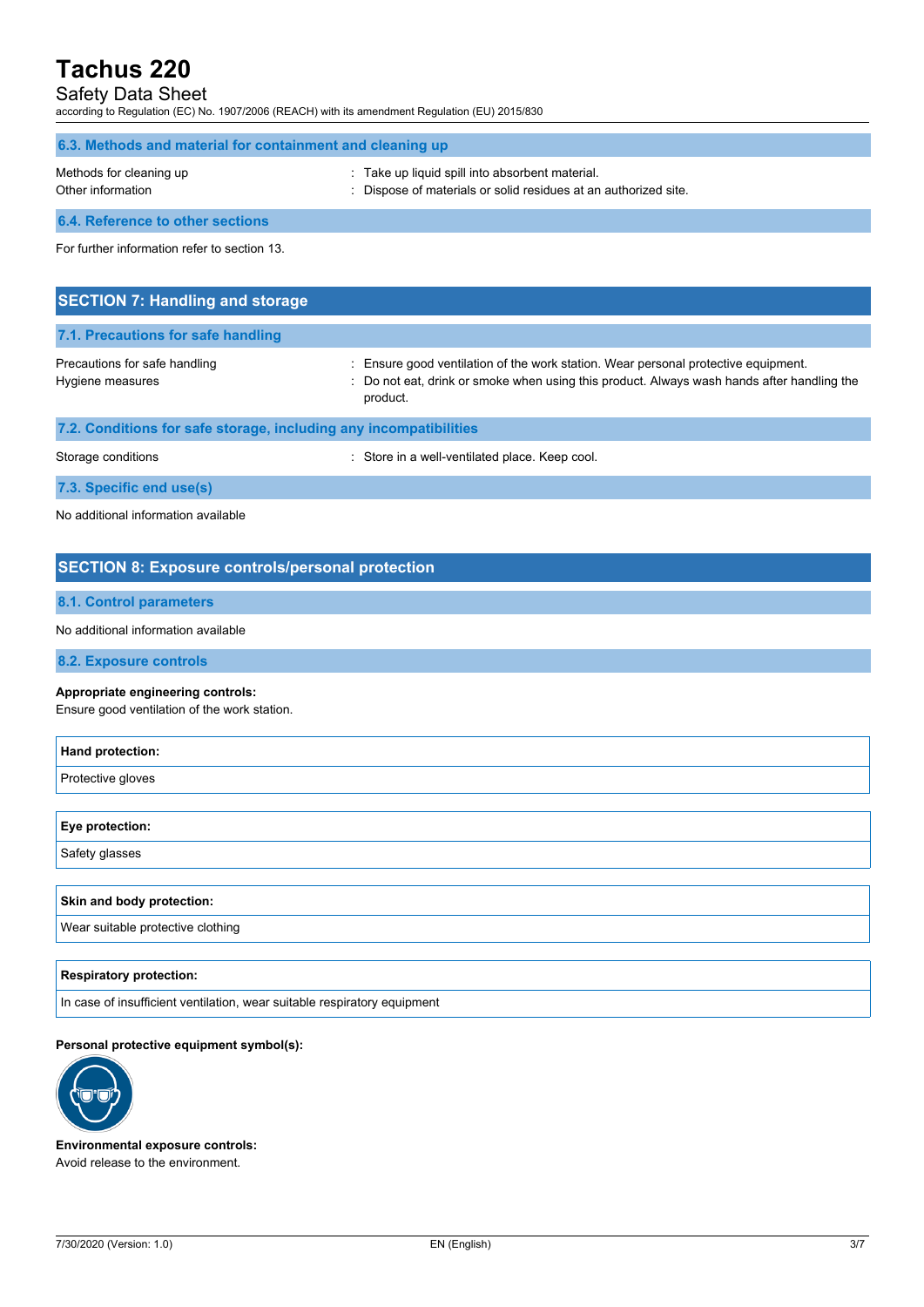## Safety Data Sheet

according to Regulation (EC) No. 1907/2006 (REACH) with its amendment Regulation (EU) 2015/830

#### **SECTION 9: Physical and chemical properties**

#### **9.1. Information on basic physical and chemical properties**

| Physical state                                  | : Liquid                               |
|-------------------------------------------------|----------------------------------------|
| Colour                                          | dark brown.                            |
| Odour                                           | Characteristic odour.                  |
| Odour threshold                                 | : No data available                    |
| pH                                              | No data available                      |
| Relative evaporation rate (butylacetate=1)      | No data available                      |
| Melting point                                   | : $<$ -10 °C                           |
| Freezing point                                  | . No data available                    |
| Boiling point                                   | $:$ No data available                  |
| Flash point                                     | : 231 °C                               |
| Auto-ignition temperature                       | No data available.                     |
| Decomposition temperature                       | No data available                      |
| Flammability (solid, gas)                       | Not applicable                         |
| Vapour pressure                                 | No data available                      |
| Relative vapour density at 20 °C                | : No data available.                   |
| Relative density                                | $0.896$ @ 20 deg C                     |
| Solubility                                      | insoluble in water.                    |
| Partition coefficient n-octanol/water (Log Pow) | No data available                      |
| Viscosity, kinematic                            | : 212.98 mm <sup>2</sup> /s @ 40 deg C |
| Viscosity, dynamic                              | No data available                      |
| <b>Explosive properties</b>                     | No data available                      |
| Oxidising properties                            | No data available                      |
| <b>Explosive limits</b>                         | No data available                      |

#### **9.2. Other information**

No additional information available

#### **SECTION 10: Stability and reactivity**

#### **10.1. Reactivity**

The product is non-reactive under normal conditions of use, storage and transport.

#### **10.2. Chemical stability**

Stable under normal conditions.

**10.3. Possibility of hazardous reactions**

No dangerous reactions known under normal conditions of use.

**10.4. Conditions to avoid**

None under recommended storage and handling conditions (see section 7).

**10.5. Incompatible materials**

No additional information available

**10.6. Hazardous decomposition products**

Under normal conditions of storage and use, hazardous decomposition products should not be produced.

| <b>SECTION 11: Toxicological information</b> |                  |  |
|----------------------------------------------|------------------|--|
| 11.1. Information on toxicological effects   |                  |  |
| Acute toxicity (oral)                        | : Not classified |  |
| Acute toxicity (dermal)                      | Not classified   |  |
| Acute toxicity (inhalation)                  | Not classified   |  |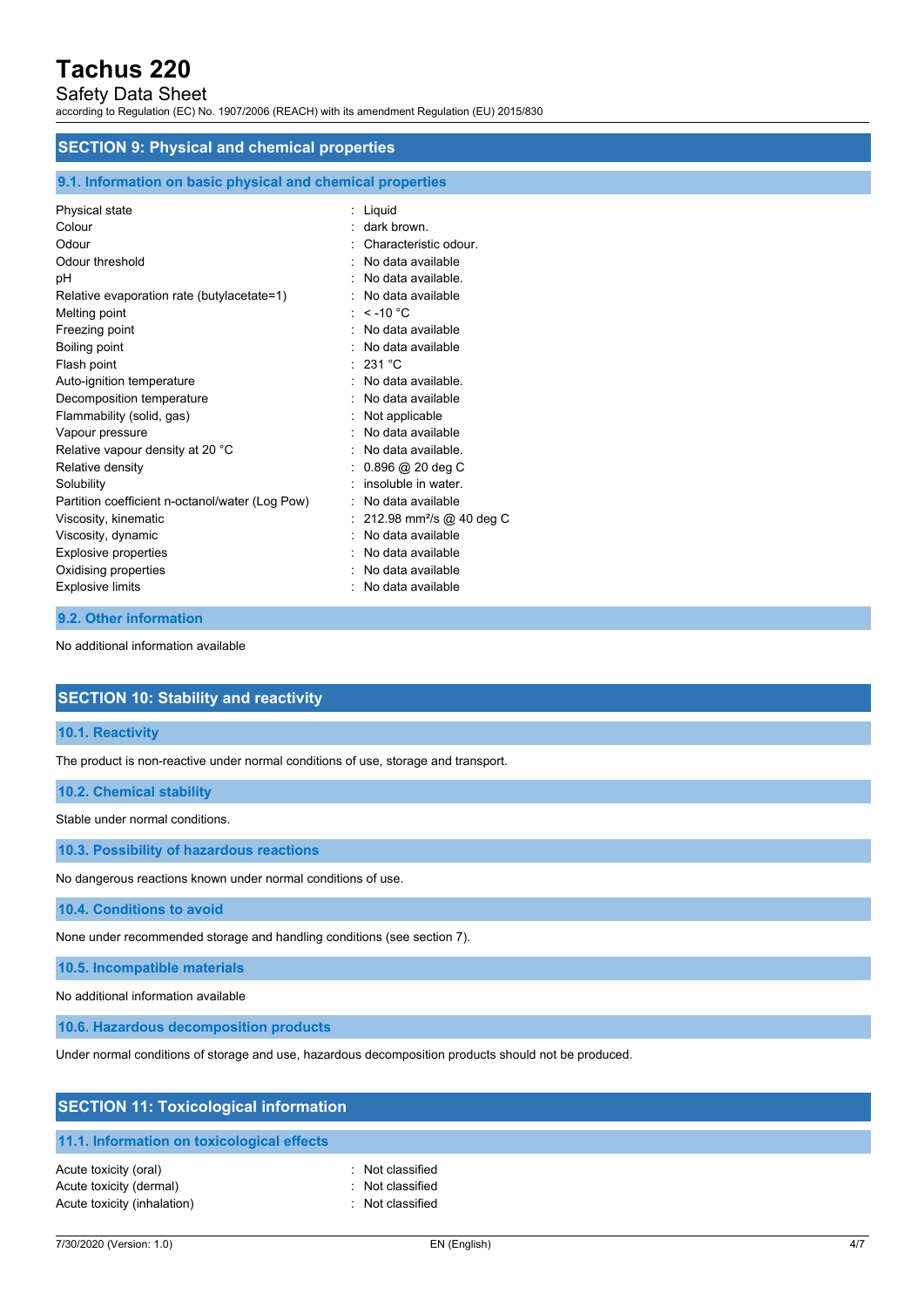## Safety Data Sheet

according to Regulation (EC) No. 1907/2006 (REACH) with its amendment Regulation (EU) 2015/830

| Skin corrosion/irritation         | : Not classified                     |  |
|-----------------------------------|--------------------------------------|--|
|                                   | pH: No data available.               |  |
| Serious eye damage/irritation     | : Not classified                     |  |
|                                   | pH: No data available.               |  |
| Respiratory or skin sensitisation | : Not classified                     |  |
| Germ cell mutagenicity            | : Not classified                     |  |
| Carcinogenicity                   | : Not classified                     |  |
| Reproductive toxicity             | : Not classified                     |  |
| STOT-single exposure              | : Not classified                     |  |
| STOT-repeated exposure            | : Not classified                     |  |
| Aspiration hazard                 | : Not classified                     |  |
| <b>Tachus 220</b>                 |                                      |  |
| Viscosity, kinematic              | 212.98 mm <sup>2</sup> /s @ 40 deg C |  |

| <b>SECTION 12: Ecological information</b>                    |                                                                                                                          |
|--------------------------------------------------------------|--------------------------------------------------------------------------------------------------------------------------|
| 12.1. Toxicity                                               |                                                                                                                          |
| Ecology - general                                            | The product is not considered harmful to aquatic organisms nor to cause long-term adverse<br>effects in the environment. |
| Hazardous to the aquatic environment, short-term<br>(acute)  | : Not classified                                                                                                         |
| Hazardous to the aquatic environment, long-term<br>(chronic) | : Not classified                                                                                                         |
| Not rapidly degradable                                       |                                                                                                                          |
| 12.2. Persistence and degradability                          |                                                                                                                          |
| No additional information available                          |                                                                                                                          |
| 12.3. Bioaccumulative potential                              |                                                                                                                          |
| No additional information available                          |                                                                                                                          |
| 12.4. Mobility in soil                                       |                                                                                                                          |
| No additional information available                          |                                                                                                                          |
| 12.5. Results of PBT and vPvB assessment                     |                                                                                                                          |
| No additional information available                          |                                                                                                                          |
| 12.6. Other adverse effects                                  |                                                                                                                          |
| No additional information available                          |                                                                                                                          |
| <b>SECTION 13: Disposal considerations</b>                   |                                                                                                                          |

Waste treatment methods : Dispose of contents/container in accordance with licensed collector's sorting instructions.

### **SECTION 14: Transport information**

In accordance with ADR / RID / IMDG / IATA / ADN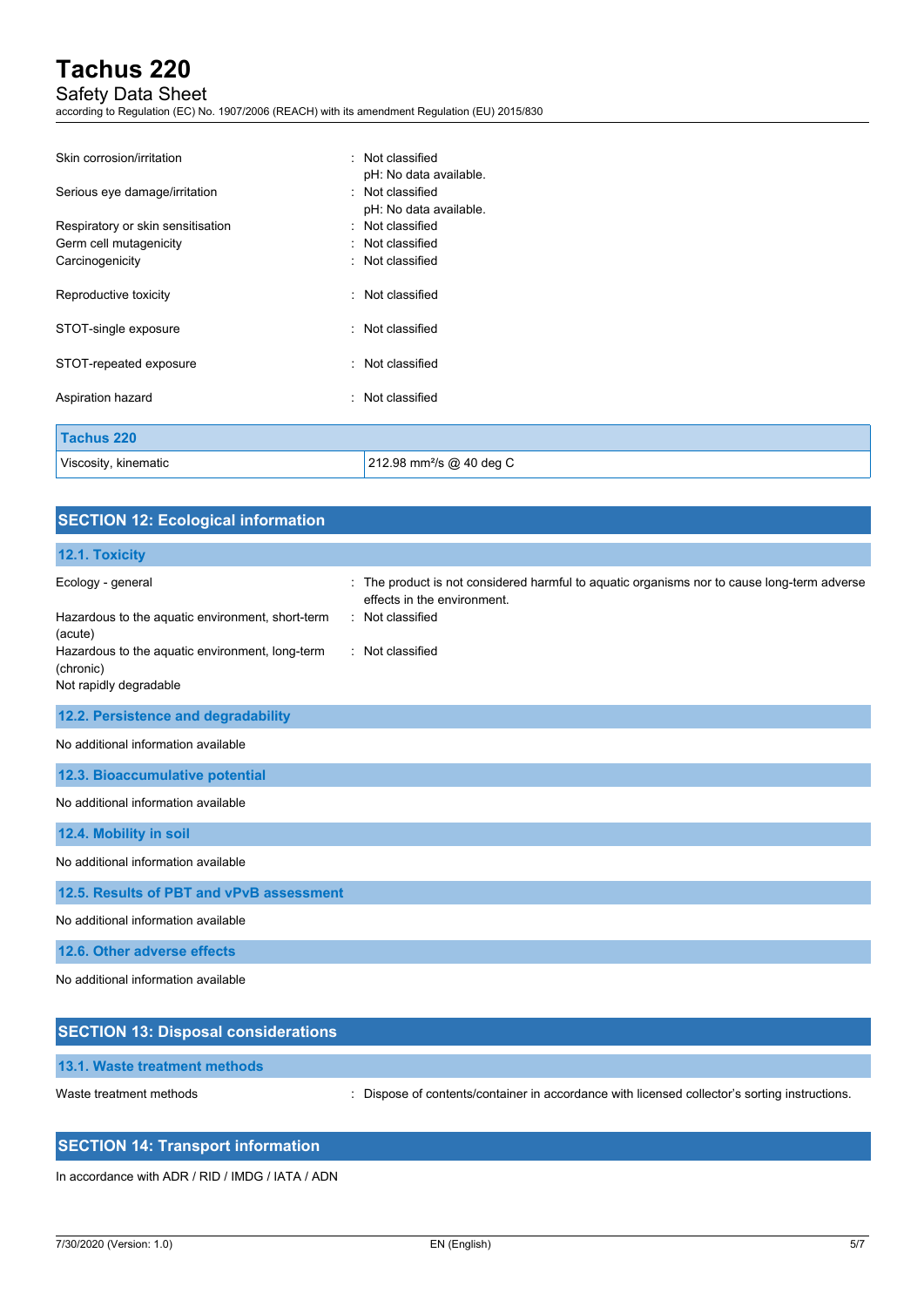## Safety Data Sheet

according to Regulation (EC) No. 1907/2006 (REACH) with its amendment Regulation (EU) 2015/830

| <b>ADR</b>                             | <b>IMDG</b>    | <b>IATA</b>    | <b>ADN</b>     | <b>RID</b>     |
|----------------------------------------|----------------|----------------|----------------|----------------|
| 14.1. UN number                        |                |                |                |                |
| $UN -$                                 | Not applicable | Not applicable | Not applicable | Not applicable |
| 14.2. UN proper shipping name          |                |                |                |                |
| Not applicable                         | Not applicable | Not applicable | Not applicable | Not applicable |
| 14.3. Transport hazard class(es)       |                |                |                |                |
| Not applicable                         | Not applicable | Not applicable | Not applicable | Not applicable |
| 14.4. Packing group                    |                |                |                |                |
| Not applicable                         | Not applicable | Not applicable | Not applicable | Not applicable |
| 14.5. Environmental hazards            |                |                |                |                |
| Dangerous for the<br>environment : No  | Not applicable | Not applicable | Not applicable | Not applicable |
| No supplementary information available |                |                |                |                |

#### **14.6. Special precautions for user**

**Overland transport** No data available **Transport by sea** Not applicable **Air transport** Not applicable **Inland waterway transport** Not applicable

**Rail transport** Not applicable

**14.7. Transport in bulk according to Annex II of Marpol and the IBC Code**

Not applicable

### **SECTION 15: Regulatory information**

**15.1. Safety, health and environmental regulations/legislation specific for the substance or mixture**

#### **15.1.1. EU-Regulations**

Contains no REACH substances with Annex XVII restrictions

Contains no substance on the REACH candidate list

Contains no REACH Annex XIV substances

Contains no substance subject to Regulation (EU) No 649/2012 of the European Parliament and of the Council of 4 July 2012 concerning the export and import of hazardous chemicals.

Contains no substance subject to Regulation (EU) No 2019/1021 of the European Parliament and of the Council of 20 June 2019 on persistent organic pollutants

#### **15.1.2. National regulations**

No additional information available

**15.2. Chemical safety assessment**

No chemical safety assessment has been carried out

### **SECTION 16: Other information**

## **Abbreviations and acronyms:**

ADN European Agreement concerning the International Carriage of Dangerous Goods by Inland Waterways